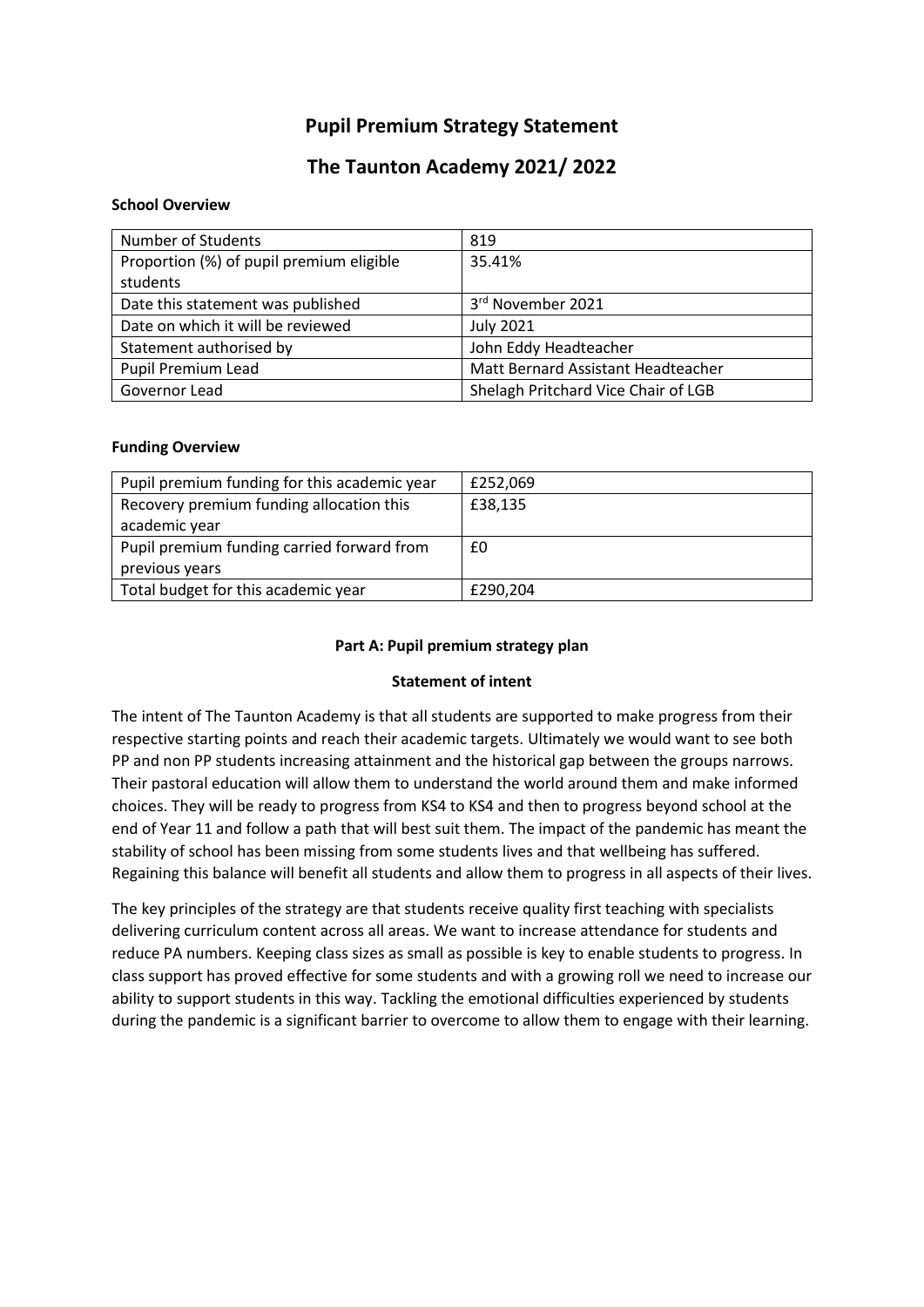## **Challenges**

| Challenge number | Detail of challenge                                                       |
|------------------|---------------------------------------------------------------------------|
|                  | Attendance of PP students was 89.09% last year – impacted by the          |
|                  | pandemic. PA within the PP cohort was higher than national averages from  |
|                  | 2019 . Educating families and having staff to follow up absence regularly |
|                  | and monitor progress will allow students to make progress.                |
|                  | Low literacy levels among some students caused by interrupted education   |
|                  | in previous years.                                                        |
| 3                | Low student aspirations mean education is not valued as much as it should |
|                  | be and so opportunities post 16 are limited.                              |
| 4                | Safeguarding concerns in home and community for some students. This has   |
|                  | become more extreme as a consequence of lockdown and the prolonged        |
|                  | interruption to schooling.                                                |
| 5                | Missed learning across several years has an impact on wellbeing and self  |
|                  | esteem for students.                                                      |

### **Intended Outcomes**

| Intended outcomes                          | Success Criteria                                                                              |
|--------------------------------------------|-----------------------------------------------------------------------------------------------|
| Pupil premium students make comparable     | Year 11 outcomes for PP students have a P8 score of                                           |
| progress with non pupil premium students   | 0 or above                                                                                    |
|                                            | The attainment gap between PP and Non PP<br>students for Basics is narrower than the external |
|                                            | results of 2019 (4+ gap 11% points and 5+ 16%                                                 |
|                                            | points)                                                                                       |
|                                            | Basics 4+ and 5+ attainment for PP students                                                   |
|                                            | increases on 2019 levels (4+ 39%, 5+ 14%)                                                     |
|                                            |                                                                                               |
| Attendance improves across all year        | Overall attendance is in line with national levels                                            |
| groups                                     | allowing for covid.                                                                           |
|                                            | PP attendance increases from 2019 level in line with                                          |
|                                            | national covid absence                                                                        |
|                                            | PA absence reduces from 21% to 17% in 2022 and                                                |
|                                            | then to national levels by 2023                                                               |
| Students who join the school with low      | Targeted group of students show progress from                                                 |
| literacy levels are supported so they make | their starting point via internal tracking data and                                           |
| progress in all academic areas             | assessment records                                                                            |
| PP students in the high prior attaining    | Progress 8 measures for HPA PP students are better                                            |
| group make as good progress as non PP      | than non PP students.                                                                         |
| students in this group                     | All HPA students progress to post 16 courses                                                  |

## **Activity in the Academic Year**

## **Teaching**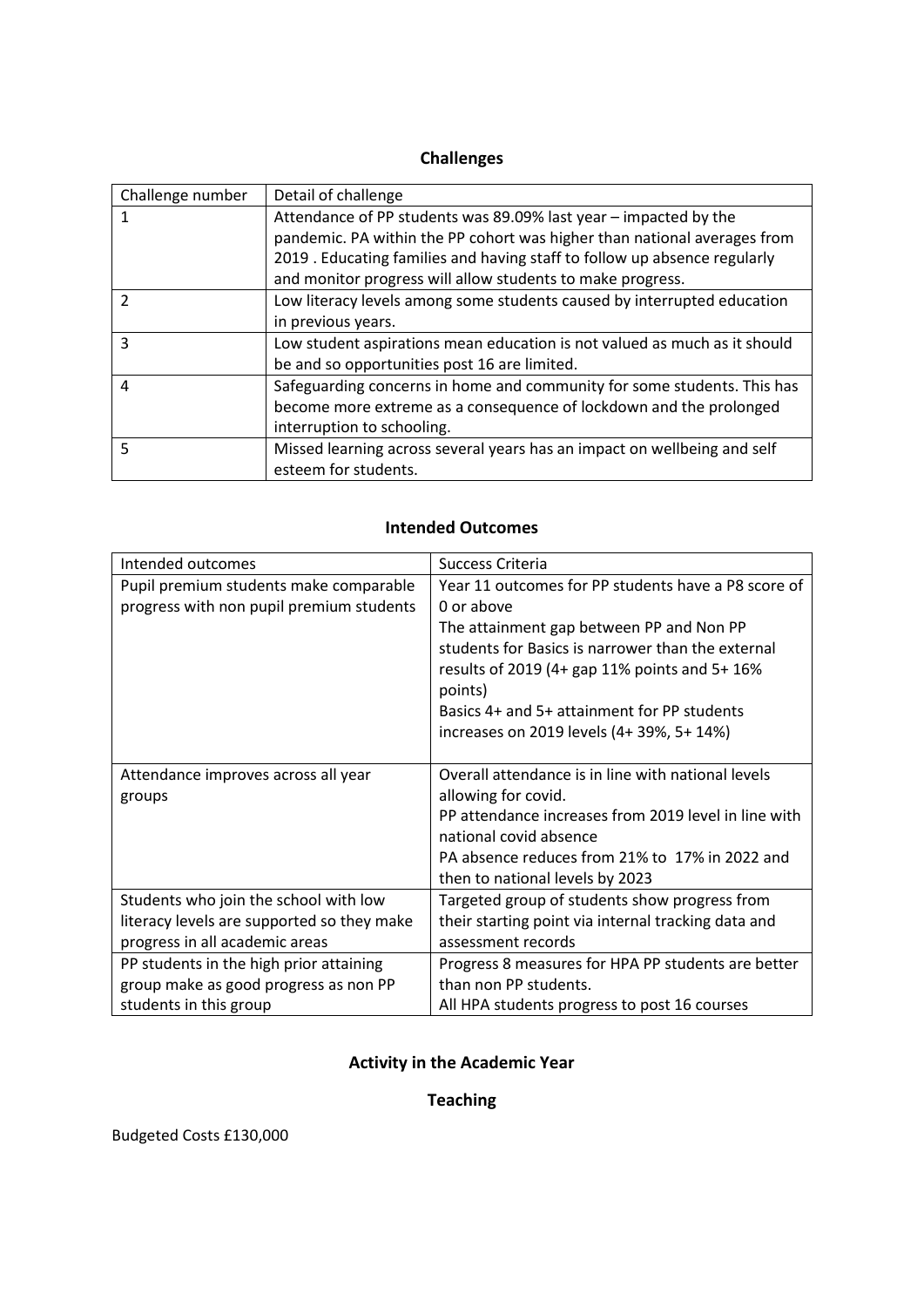| Activity                      | Evidence to support approach                                                         | Challenge number |
|-------------------------------|--------------------------------------------------------------------------------------|------------------|
|                               |                                                                                      | addressed        |
| Use of Direct Instruction     | The impact of mastery learning<br>approaches is an additional five months            | 2, 5             |
| (which focusses on            | progress, on average, over the course of                                             |                  |
| mastery) to support           | a year.                                                                              |                  |
| students who join the         |                                                                                      |                  |
| school below secondary        | Mastery learning   EEF                                                               |                  |
| ready standards in            | (educationendowmentfoundation.org.uk)                                                |                  |
| <b>English and Maths</b>      |                                                                                      |                  |
| Use of CATS tests and         | Standardised tests can provide reliable<br>insights into the specific strengths and  | 2, 5             |
| reading tests to identify     | weaknesses of each pupil to help ensure they                                         |                  |
| students who may              | receive the correct additional support through                                       |                  |
| require additional            | interventions or teacher instruction:                                                |                  |
| intervention.                 | <b>Standardised tests   Assessing and Monitoring Pupil</b>                           |                  |
|                               | <b>Progress   Education Endowment Foundation   EEF</b>                               |                  |
| Source a 1:1 careers          | Providing the Gatsby benchmarks is                                                   | 3                |
| adviser and provide           | correlated with higher GCSE scores, work                                             |                  |
| individual interviews for     | readiness and better destination                                                     |                  |
| all students to help with     | percentages.                                                                         |                  |
| progression routes post       | <b>Evaluation of the North East Gatsby</b>                                           |                  |
| 16.                           | <b>Benchmarks pilot released   Education  </b>                                       |                  |
|                               | Gatsby                                                                               |                  |
| Appoint additional staff      | The research shows that class size in itself<br>has a modest impact on outcomes, but | 2, 5             |
| to allow for smaller class    | that if smaller class sizes allow for more                                           |                  |
| groups.                       | effective assessment, behaviour                                                      |                  |
|                               | management and SEND support then this                                                |                  |
|                               | strategy can support improved learning.                                              |                  |
|                               |                                                                                      |                  |
|                               | Reducing class size   EEF                                                            |                  |
|                               | (educationendowmentfoundation.org.uk)                                                |                  |
| Focus on homework and         | Homework, when linked directly to                                                    | 2,5              |
| revision to build on the      | specific classroom learning, can have a                                              |                  |
| skills and strategies         | strong positive impact on outcomes.                                                  |                  |
| developed in lockdown.        |                                                                                      |                  |
| Provide resources such as     | Homework   EEF                                                                       |                  |
| <b>Hegarty Maths and GCSE</b> | (educationendowmentfoundation.org.uk)                                                |                  |
| Pod to help teachers set,     |                                                                                      |                  |
| monitor and assess work       |                                                                                      |                  |
| done at home.                 |                                                                                      |                  |
|                               |                                                                                      |                  |
|                               |                                                                                      |                  |
| Review curriculum to          | Improving the quality, frequency and                                                 | 2, 5             |
| ensure skills are covered     | efficiency of feedback is likely to have the                                         |                  |
| and embed TRIO and            | biggest impact on outcomes of all.                                                   |                  |
| Assessment strategy to        |                                                                                      |                  |
| allow for swift               | Feedback   EEF                                                                       |                  |
| identification where          | (educationendowmentfoundation.org.uk)                                                |                  |
| intervention is required.     |                                                                                      |                  |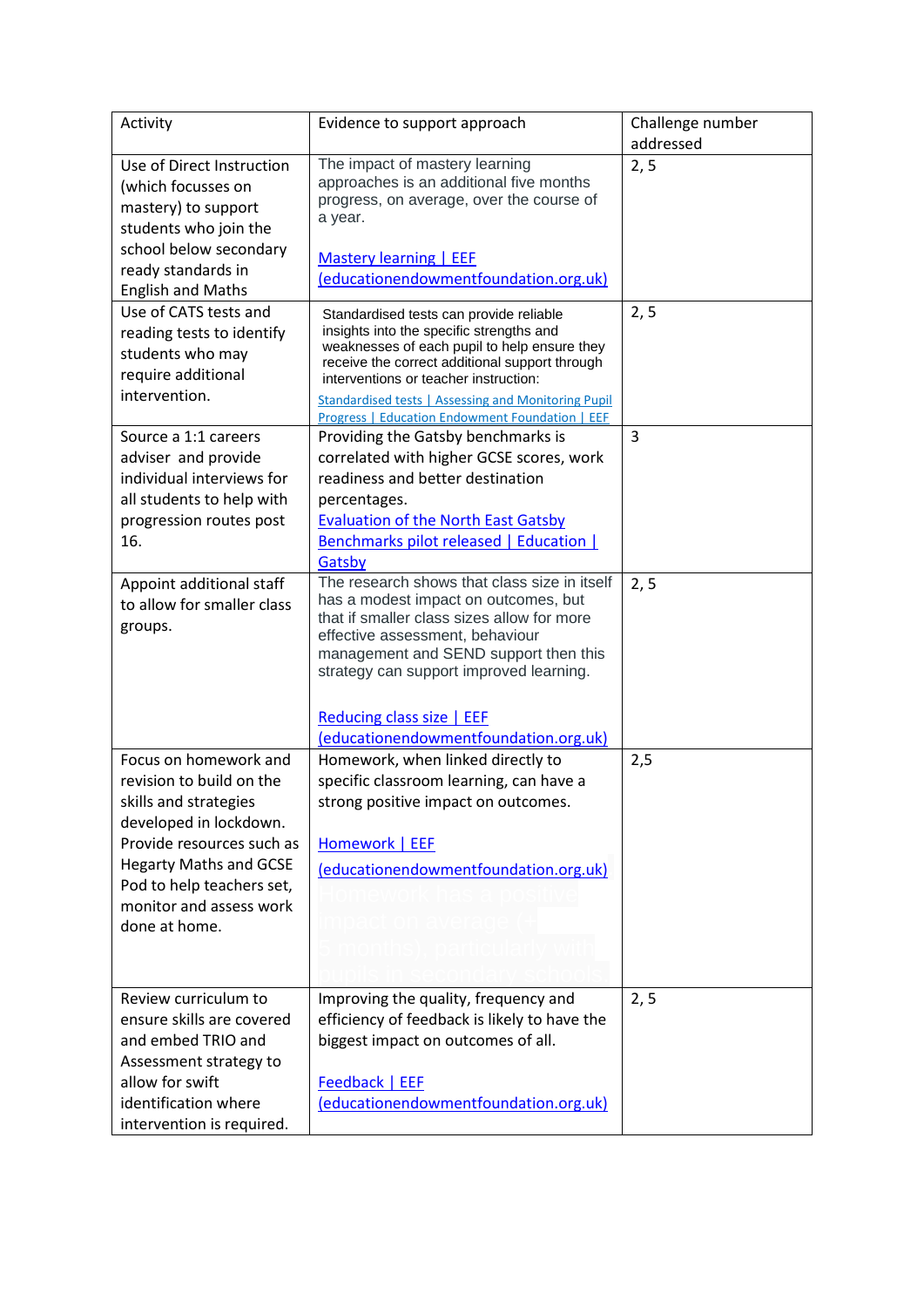## **Targeted Academic Support**

Budgeted Costs £ 75,000

| Appoint Academic<br>Mentors from the<br><b>National Tutoring</b><br>Programme to support in<br><b>English and Maths across</b><br>all year groups                             | Tuition targeted at specific needs and<br>knowledge gaps can be an effective<br>method to support low attaining pupils<br>or those falling behind.<br>One to one tuition   EEF<br>(educationendowmentfoundation.org.uk)                                                                                                                                                 | 2, 5 |
|-------------------------------------------------------------------------------------------------------------------------------------------------------------------------------|-------------------------------------------------------------------------------------------------------------------------------------------------------------------------------------------------------------------------------------------------------------------------------------------------------------------------------------------------------------------------|------|
| <b>Appoint Academic tutors</b><br>to support small groups of<br>Year 11 in option subjects                                                                                    | Colleagues working with small<br>intervention groups can boost confidence<br>and attainment.<br>Small group tuition   Toolkit Strand  <br><b>Education Endowment Foundation   EEF</b>                                                                                                                                                                                   | 2, 5 |
| <b>Additional ELSA trained</b><br>staff appointed to support<br>students who are<br>struggling with mental<br>health and domestic<br>situations.<br>Creation of Nurture group | Social and Emotional Learning<br>interventions in education are shown to<br>improve SEL skills and are therefore likely<br>to support disadvantaged pupils to<br>understand and engage in healthy<br>relationships with peers and emotional self-<br>regulation, both of which may subsequently<br>increase academic attainment.<br>Social and emotional learning   EEF | 1, 4 |
| to support those students<br>who have struggled with<br>transition to secondary<br>school as well as those<br>who have struggled<br>during lockdown                           | (educationendowmentfoundation.org.uk)                                                                                                                                                                                                                                                                                                                                   |      |
| Create Ready to Learn<br>provision to support<br>students with behaviour<br>and ELSA issues.                                                                                  |                                                                                                                                                                                                                                                                                                                                                                         |      |
| External pastoral speakers<br>to respond to local<br>concerns about unsafe<br>behaviours                                                                                      |                                                                                                                                                                                                                                                                                                                                                                         |      |

# **Wider Strategies**

Budgeted Cost £ 85,000

| $\,$ Appointment of welfare officer   Creating the capacity for the |                                 |  |
|---------------------------------------------------------------------|---------------------------------|--|
| tasked to work with PFSA to                                         | tracking of and intervention in |  |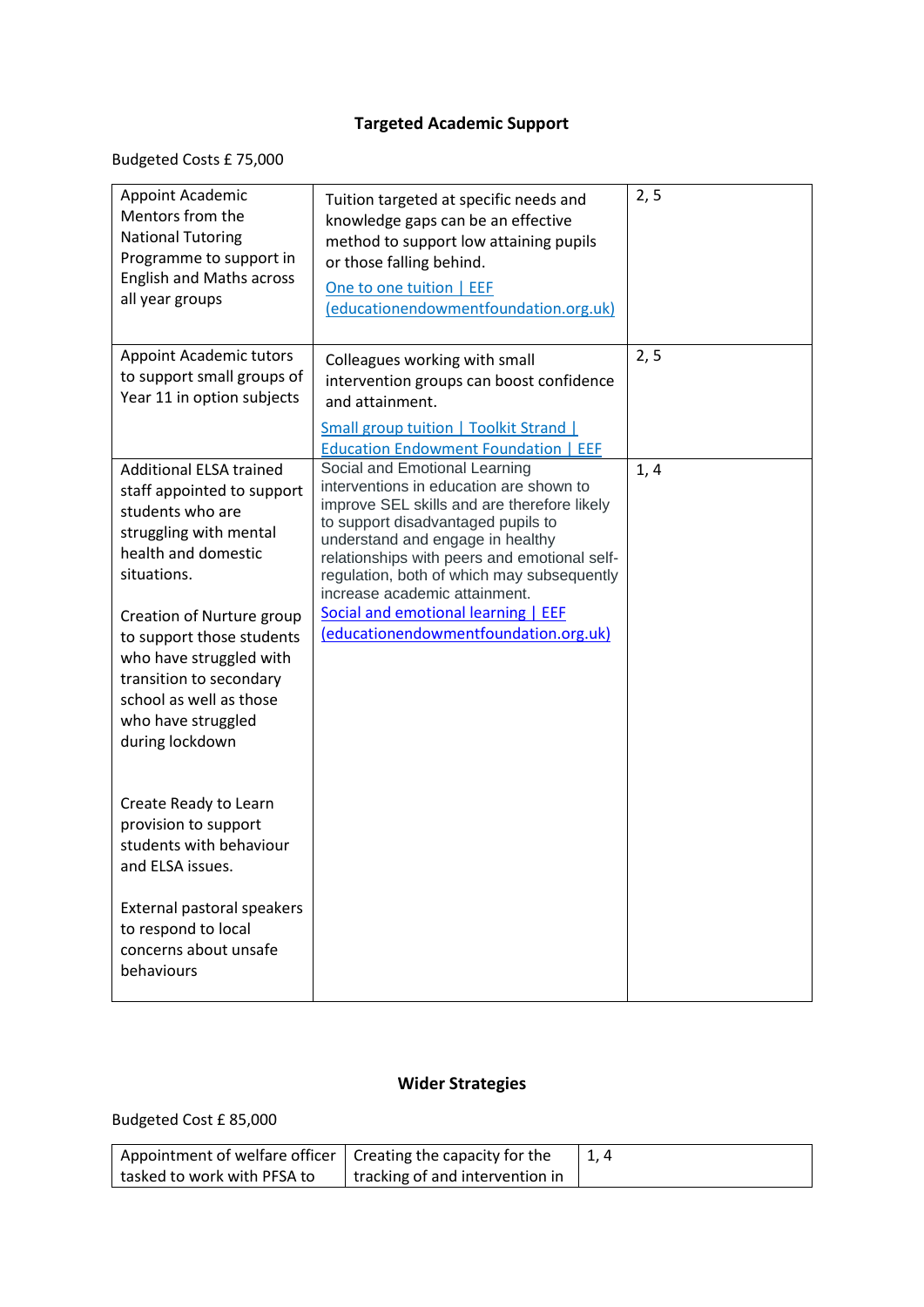| challenge and support families       | the case of poor attendance     |      |
|--------------------------------------|---------------------------------|------|
| with poor attendance.                | has been found to be            |      |
|                                      | beneficial for disadvantaged    |      |
| Purchase of additional               | pupils.                         |      |
| attendance module in Class           |                                 |      |
| Charts to allow for improved         | Supporting the attainment of    |      |
| tracking.                            | disadvantaged pupils:           |      |
|                                      | articulating success and good   |      |
|                                      | practice                        |      |
|                                      | (publishing.service.gov.uk)     |      |
| Provide uniform where                | Sometimes removing income       | 1, 4 |
| families are struggling to meet      | related barriers to learning is |      |
| costs to help students attend        | an important first step to      |      |
| school.                              | improving outcomes.             |      |
|                                      |                                 |      |
|                                      | <b>Research to understand</b>   |      |
|                                      | successful approaches to        |      |
|                                      | supporting the most             |      |
|                                      | academically able               |      |
|                                      | disadvantaged pupils            |      |
|                                      | (publishing.service.gov.uk)     |      |
| <b>Maintain Transition Leader in</b> | Transition support is important | 1, 4 |
| addition to Year Leaders to          | in ensuring a smooth start in   |      |
| support new intake.                  | primary, particularly for       |      |
|                                      | vulnerable or disadvantaged     |      |
|                                      | pupils.                         |      |
|                                      |                                 |      |
|                                      | Investigative research into     |      |
|                                      | alternative education           |      |
|                                      | (publishing.service.gov.uk)     |      |

### **Part B: Review of outcomes in the previous academic year**

### **Pupil premium strategy outcomes**

Despite the impact of the pandemic we saw some real success in several key areas. Although there were no externally assessed exams our internal monitoring systems were robust and satisfied the exam boards. We saw PP students exceed their FFT targets for Basics at both 4 and 5 and also improved on previous years showing an improving trend over time. We are pleased that we have narrowed the gap at the Basics 5+ level by 4 percentage points with both PP and non PP improving overall.

We are also pleased that our attendance figures were broadly inline or better than the national average last year.

We devoted a great deal of CPD time to our remote learning provision which we switched to in January as well as increasing our on site provision for vulnerable and key worker students. The records of engagement, feedback from parents and review conducted by our external school improvement partner showed that this aspect of our work was successful for all students not just pupil premium.